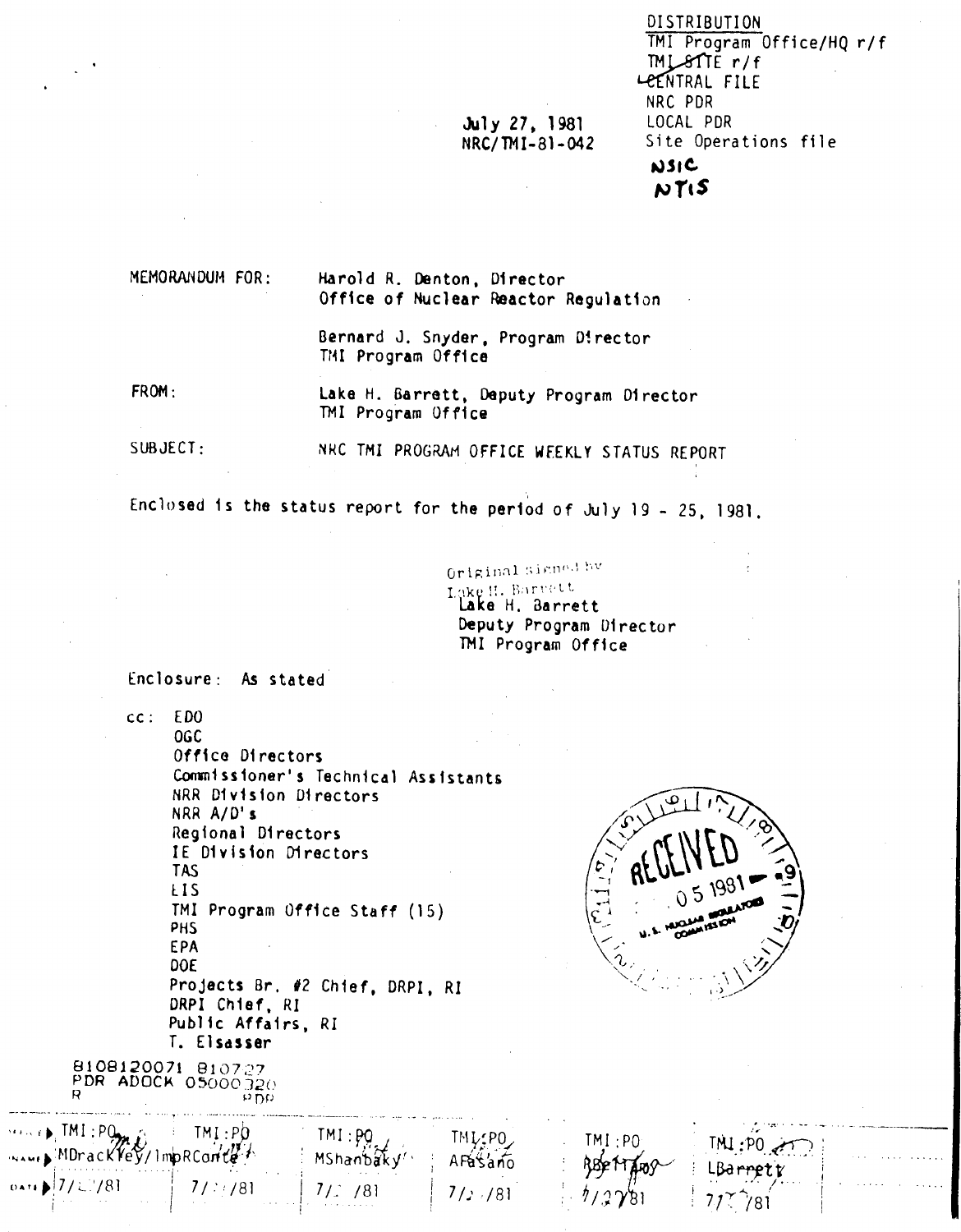## NRC TMI PROGRAM OFFICE WEEKLY STATUS REPORT

Week of July 19 - 25,  $19.1$ 

## Pl ant Sta tus

J

Core Cooling Mode: Heat transfer from the reactor coolant system (RCS) loops to Reactor Building ambient.

Available Core Cooling Modes: Decay heat removal systems. Long term cool ing "B" (once through steam generator-B)

RCS Pressure Control Mode: Standby Pressure Control (SPC) System.

Backup Pressure Control Modes: Mini Decay Heat Removal (MDHR) System. Decay Heat Removal (DHR) System.

Major Parameters (as of 0500, July 23, 1981) (approximate values) Average Incore Thermocouples: 120°F Maximum Incore Thermocouple: 143°F

Res Loop Temperatures:

| Hot Leg        | $120^{\circ}$ F | $122$ °F |
|----------------|-----------------|----------|
| Cold Leg $(1)$ | 73°F            | $75°$ F  |
| (2)            | 74 °F           | 75°F     |

RCS Pressure: 92 psig

Reactor Building: Temperature: 76°F Water level: Elevation 290.9 ft. (8.4 ft. from floor) via penetration 401 manomet  $\cdot$ Pressure: -0.15 psig Concentration: 4.6 x 10-6 (LLO) uCi/m1 Kr-85 (Sample taken 7/23/81)

Effluent and Environmental (Radiological) Information

1. Liquid effluents from the TM! site released to the Susquehanna River after processing, were made within the regulatory limits and in accordance with NRC requirements and City of Lancaster Agreement da ted February 27, 1980.

During the period July 17,1981, through July 23,1981, the effluents contained no detectable radioactivity at the discharge point although individual effluent Sources which originated within Unit 2 contained minute amounts of radioactivity. Calculations indicate that less than 1 millionth (0.000001) of a curie of Cs-137 was discharged. This represents less than 0.00001% of the permissable total liquid activity as specified in Technical Specifications for operational commercial reactors. Calculations also indicate that less than 1 tenth (0.1) of a Ci of Tritium (H-3) was discharged.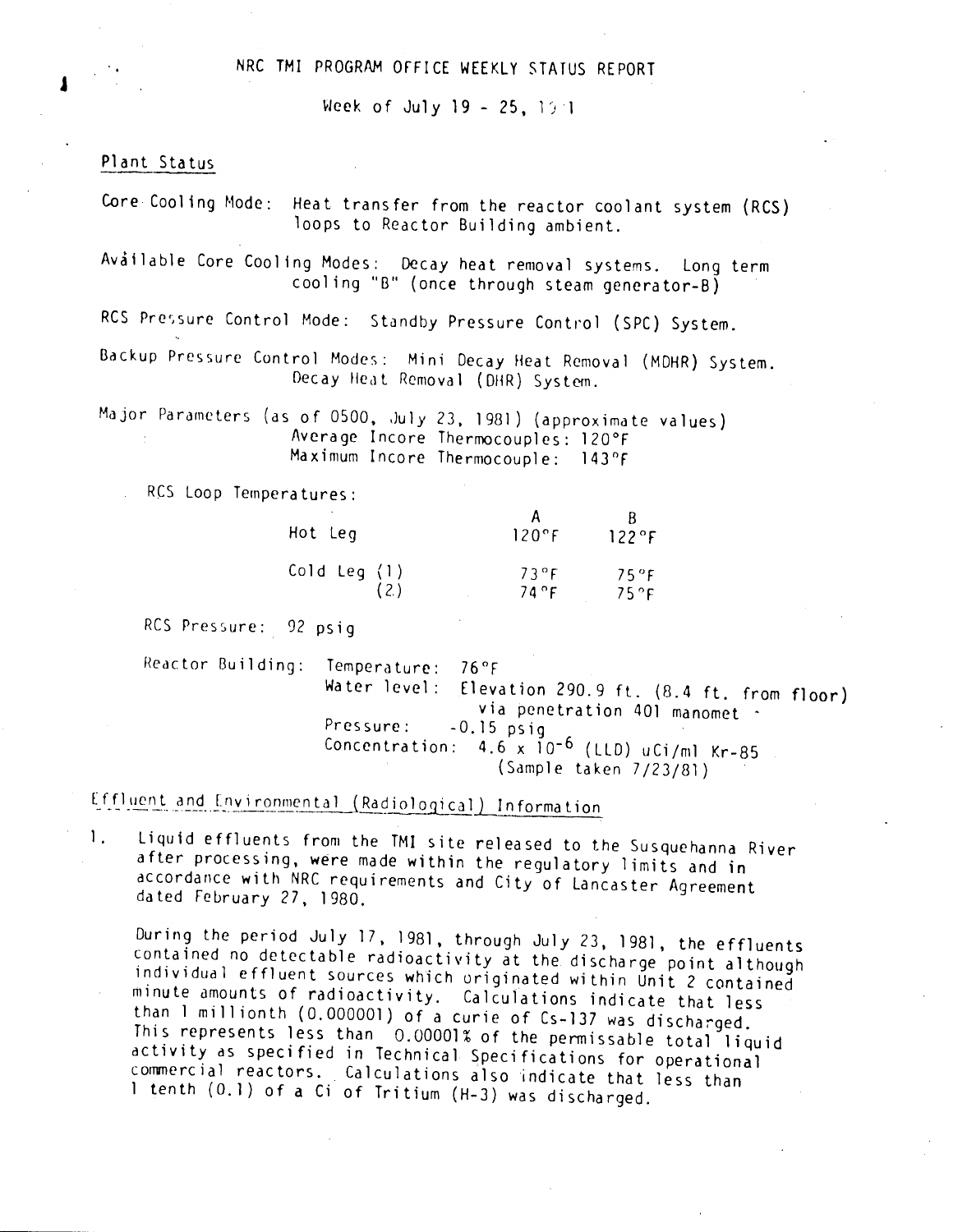- Environmental Protection Agency (EPA) Environmental Data. Results from EPA monitoring of the environment around the TMI site were as  $follows:$ 
	- $\sim$   $\sim$ The EPA measured Kr-85 concentrations ( $pCi/m<sup>3</sup>$ ) at several environmental monitoring stations and reported the following  $results:$

| Location           | June $26 -$ July 3<br>981 |
|--------------------|---------------------------|
|                    | $(pCi/m^3)$               |
| Goldsboro          | 26                        |
| Observation Center | 27                        |
| Middletown         | 28                        |
| Yorkhaven          | 28                        |

All of the above levels of Kr-85 are considered to be background levels.

- No radiation above normally occurring background levels was  $\sim$   $\sim$ detected in any of the samples collected from the EPA's air and gamma rate networks during the period from July 16, 1981, through July 23, 1981.
- NRC Environmental Data. Results from NRC monitoring of the environ- $3<sub>1</sub>$ ment around the TMI site were as follows:
	- The following are the NRC air sample analytical results for the onsite continuous air sampler:

| Sample | Period<br>The first company company and company of | $I - 131$ $Cs - 137$<br>$(uCi/cc)$ $(uCi/cc)$ |
|--------|----------------------------------------------------|-----------------------------------------------|
| HP-277 | July 15, 1981 - July 22, 1981                      | $8.6$ E-14 $8.6$ E-14                         |

- Licensee Radioactive Material and Radwaste Shipments.  $4.$ 
	- On Monday, July 20, 1981, a 40 ml Unit 2 reactor coolant  $\overline{a}$ sample was sent to Babcock and Wilcox (B&W), Lynchburg, Virginia.
	- On Friday, July 24, 1981, two Hittman steel liners containing  $\sim$   $\sim$ Unit I solidified evaporator bottoms were shipped to U.S. Ecology. Richland, Washington.

## Major Activities

 $\cdot$ 

 $\mathcal{Z}_{\bullet}$ 

Submerged Demineralizer System (SDS). Processing of the first  $\mathbf{1}_{+}$ batch (approximately 50,000 gallons) of intermediate radioactivity level water from the Auxiliary Building Reactor Coolant Bleed Tank (RCBT) was completed on July 19, 1981. Preliminary results indicate that the first batch resulted in a loading of approximately 320 curies of Cs-137 and 160 curies of Sr-00 on the first ion exchange vessel.